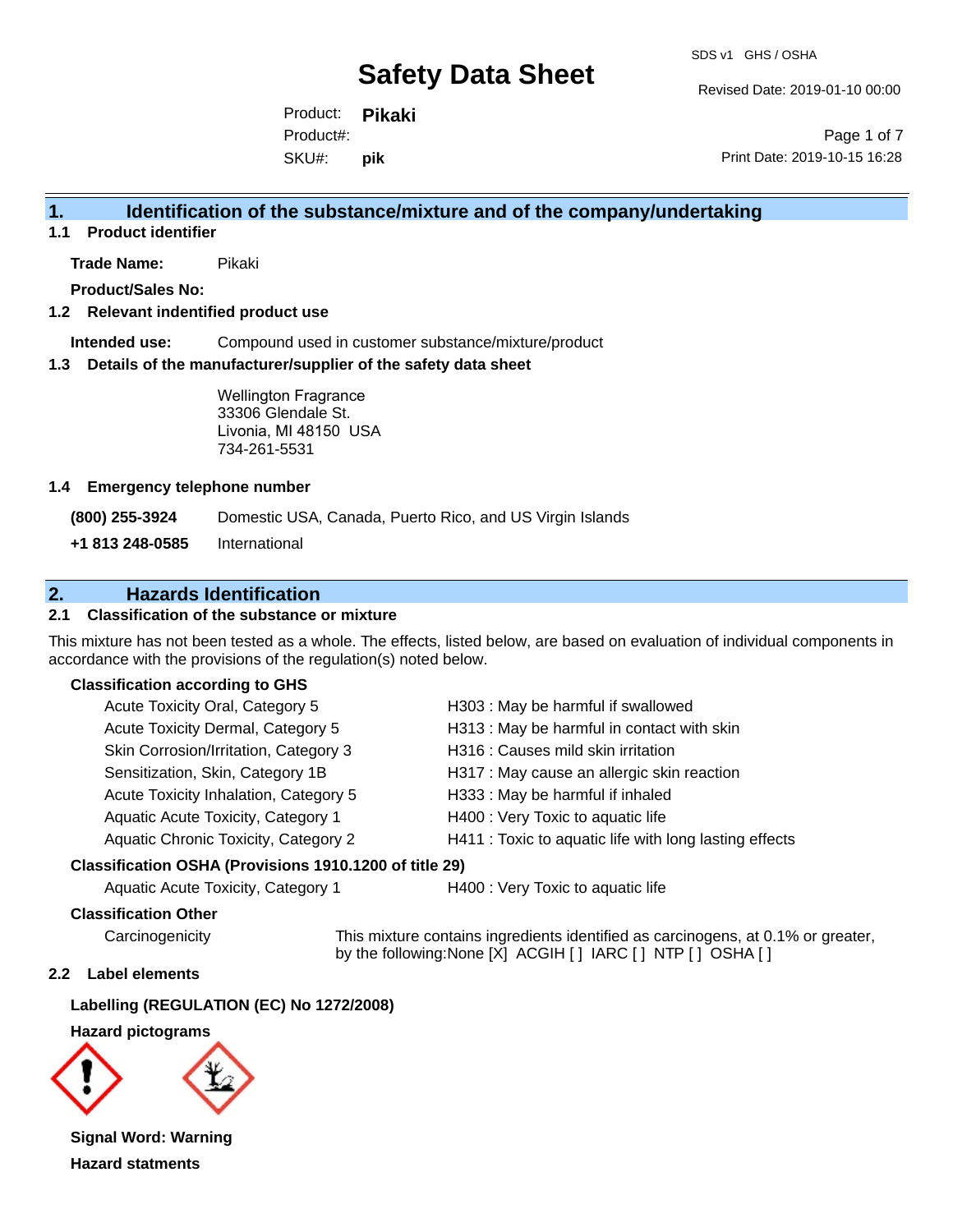#### SDS v1 GHS / OSHA

# **Safety Data Sheet**

Revised Date: 2019-01-10 00:00

Print Date: 2019-10-15 16:28

Page 2 of 7

Product: **Pikaki** SKU#: Product#: **pik**

| H <sub>303</sub>                | May be harmful if swallowed                                             |
|---------------------------------|-------------------------------------------------------------------------|
| H313                            | May be harmful in contact with skin                                     |
| H316                            | Causes mild skin irritation                                             |
| H317                            | May cause an allergic skin reaction                                     |
| H333                            | May be harmful if inhaled                                               |
| H400                            | Very Toxic to aquatic life                                              |
| H411                            | Toxic to aquatic life with long lasting effects                         |
| <b>Precautionary Statements</b> |                                                                         |
| <b>Prevention:</b>              |                                                                         |
| P <sub>272</sub>                | Contaminated work clothing should not be allowed out of the workplace   |
| P <sub>273</sub>                | Avoid release to the environment                                        |
| <b>Response:</b>                |                                                                         |
| $P302 + P352$                   | IF ON SKIN: Wash with soap and water                                    |
| $P304 + P312$                   | IF INHALED: Call a POISON CENTER or doctor/physician if you feel unwell |
| P312                            | Call a POISON CENTER or doctor/physician if you feel unwell             |
| $P333 + P313$                   | If skin irritation or a rash occurs: Get medical advice/attention       |
| P363                            | Wash contaminated clothing before reuse                                 |
| P391                            | <b>Collect Spillage</b>                                                 |
| 2.3<br><b>Other Hazards</b>     |                                                                         |

**no data available**

# **3. Composition/Information on Ingredients**

#### **3.1 Mixtures**

This product is a complex mixture of ingredients, which contains among others the following substance(s), presenting a health or environmental hazard within the meaning of the UN Globally Harmonized System of Classification and Labeling of Chemicals (GHS):

| CAS#<br>Ingredient          | EC#                                            | Conc.<br>Range | <b>GHS Classification</b>    |
|-----------------------------|------------------------------------------------|----------------|------------------------------|
| 8050-15-5                   | 232-476-2                                      | $20 - 30 \%$   | H402; H412                   |
|                             | Methyl ester of rosin (partially hydrogenated) |                |                              |
| 140-11-4                    | 205-399-7                                      | 20 - 30 %      | H303; H401; H412             |
| Benzyl acetate              |                                                |                |                              |
| 120-51-4 204-402-9          |                                                | $10 - 20 \%$   | H302; H313; H400; H411       |
| <b>Benzyl Benzoate</b>      |                                                |                |                              |
| 101-86-0                    | 202-983-3                                      | $5 - 10 \%$    | H303; H316; H317; H400; H411 |
|                             | Hexyl cinnamaldehyde                           |                |                              |
| 118-58-1                    | 204-262-9                                      | $2 - 5%$       | H303; H317; H320; H401; H412 |
| <b>Benzyl Salicylate</b>    |                                                |                |                              |
| <b>65405-77-8</b> 265-745-8 |                                                | $2 - 5 \%$     | H400                         |
|                             | cis-3-Hexenyl salicylate                       |                |                              |
| 93-16-3                     | 202-224-6                                      | $2 - 5%$       | H303; H317; H402             |
| .                           |                                                |                |                              |

*Methyl isoeugenol (Isoeugenyl methyl ether)*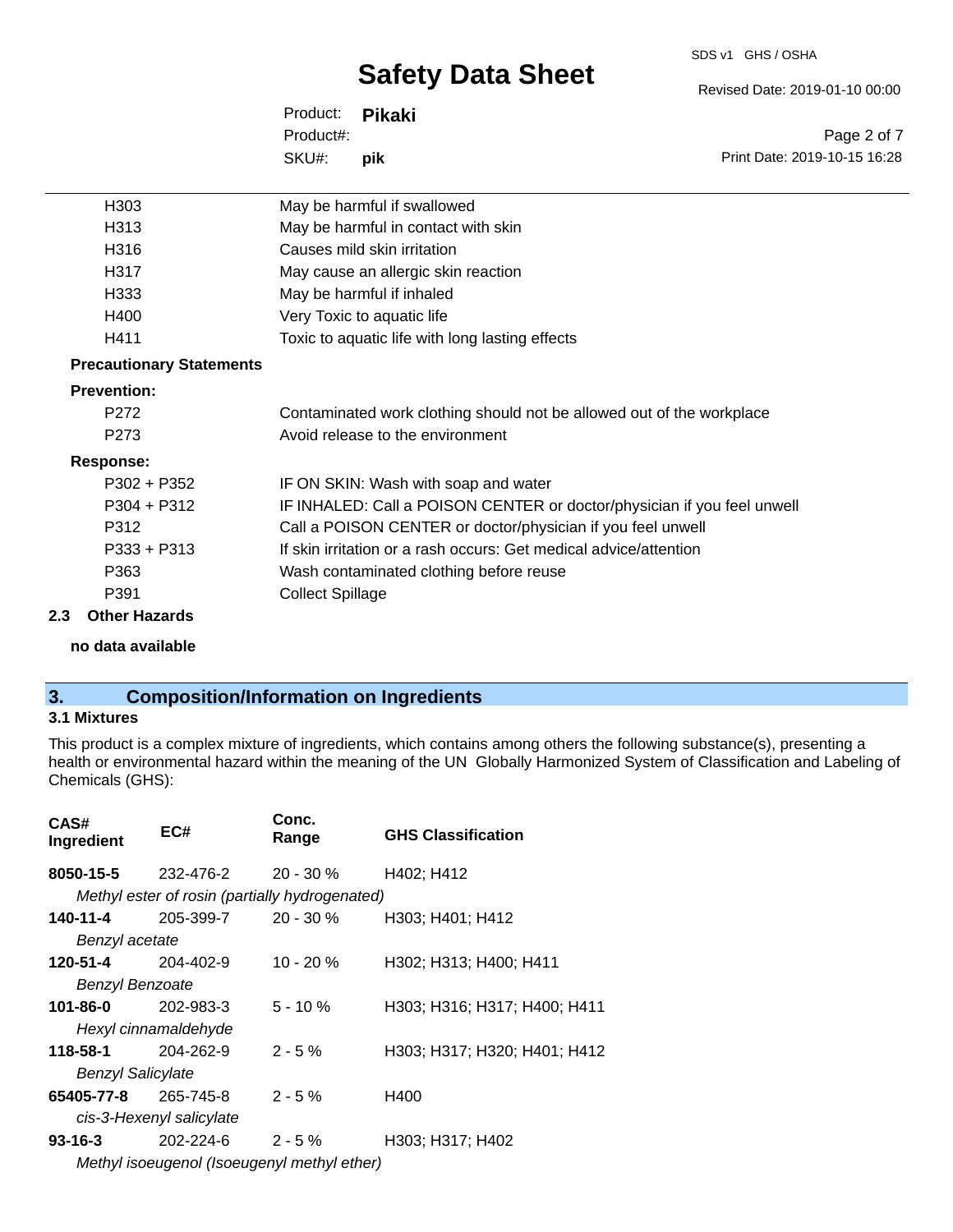SDS v1 GHS / OSHA

Revised Date: 2019-01-10 00:00

Product: **Pikaki** SKU#: Product#: **pik**

Page 3 of 7 Print Date: 2019-10-15 16:28

| CAS#<br>Ingredient                      | EC#                                 | Conc.<br>Range | <b>GHS Classification</b>          |
|-----------------------------------------|-------------------------------------|----------------|------------------------------------|
| $134 - 20 - 3$<br>Methyl anthranilate   | 205-132-4                           | $2 - 5%$       | H303; H316; H319; H402             |
| 78-70-6<br>Linalool                     | 201-134-4                           | $2 - 5 \%$     | H227; H303; H315; H317; H319; H402 |
| $100 - 51 - 6$<br><b>Benzyl Alcohol</b> | 202-859-9                           | $2 - 5%$       | H302; H313; H319                   |
| 24851-98-7                              | 246-495-9<br>Methyldihydrojasmonate | $1 - 2\%$      | H402                               |

See Section 16 for full text of GHS classification codes

See Section 16 for full text of GHS classification codes which where not shown in section 2

Total Hydrocarbon Content (%  $w/w$ ) = 0.00

| $\overline{4}$ .<br><b>First Aid Measures</b>                                     |                                                                                                               |  |
|-----------------------------------------------------------------------------------|---------------------------------------------------------------------------------------------------------------|--|
| <b>Description of first aid measures</b><br>4.1                                   |                                                                                                               |  |
| Inhalation:                                                                       | Remove from exposure site to fresh air and keep at rest.<br>Obtain medical advice.                            |  |
| <b>Eye Exposure:</b>                                                              | Flush immediately with water for at least 15 minutes.<br>Contact physician if symptoms persist.               |  |
| <b>Skin Exposure:</b>                                                             | Remove contaminated clothes. Wash thoroughly with water (and soap).<br>Contact physician if symptoms persist. |  |
| Ingestion:                                                                        | Rinse mouth with water and obtain medical advice.                                                             |  |
| 4.2<br>Most important symptoms and effects, both acute and delayed                |                                                                                                               |  |
| <b>Symptoms:</b>                                                                  | no data available                                                                                             |  |
| Risks:                                                                            | Refer to Section 2.2 "Hazard Statements"                                                                      |  |
| Indication of any immediate medical attention and special treatment needed<br>4.3 |                                                                                                               |  |
| <b>Treatment:</b>                                                                 | Refer to Section 2.2 "Response"                                                                               |  |
|                                                                                   |                                                                                                               |  |
| 5.<br><b>Fire-Fighting measures</b>                                               |                                                                                                               |  |
| <b>Extinguishing media</b><br>5.1                                                 |                                                                                                               |  |
| Suitable:                                                                         | Carbon dioxide (CO2), Dry chemical, Foam                                                                      |  |
| <b>Unsuitable</b>                                                                 | Do not use a direct water jet on burning material                                                             |  |
| Special hazards arising from the substance or mixture<br>5.2                      |                                                                                                               |  |
| During fire fighting:<br>5.3 Advice for firefighters                              | Water may be ineffective                                                                                      |  |
| <b>Further information:</b>                                                       | Standard procedure for chemical fires                                                                         |  |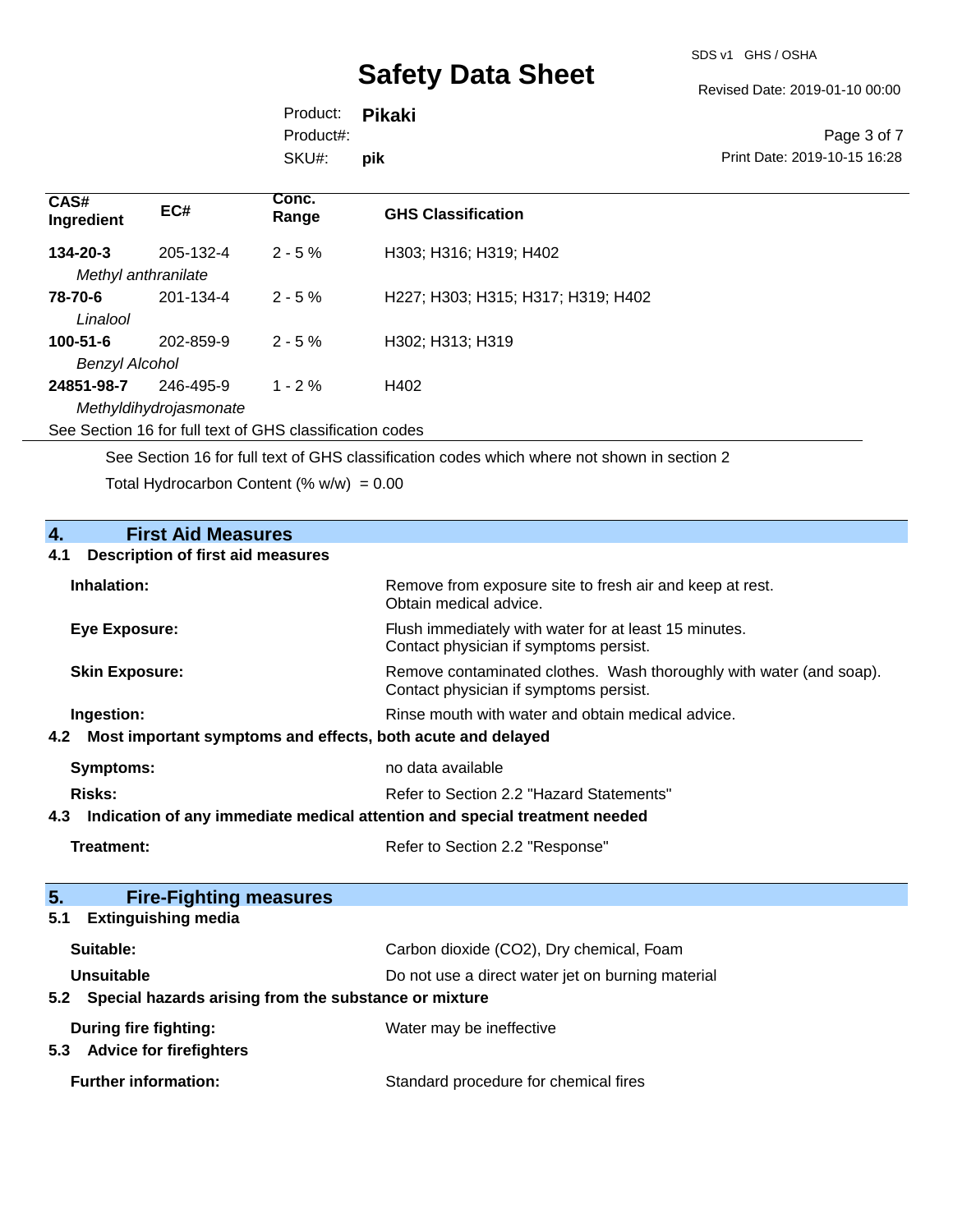Revised Date: 2019-01-10 00:00

Product: **Pikaki** SKU#: Product#: **pik**

Page 4 of 7 Print Date: 2019-10-15 16:28

#### **6. Accidental Release Measures**

#### **6.1 Personal precautions, protective equipment and emergency procedures**

Avoid inhalation and contact with skin and eyes. A self-contained breathing apparatus is recommended in case of a major spill.

#### **6.2 Environmental precautions**

Keep away from drains, soil, and surface and groundwater.

#### **6.3 Methods and materials for containment and cleaning up**

Clean up spillage promptly. Remove ignition sources. Provide adequate ventilation. Avoid excessive inhalation of vapors. Gross spillages should be contained by use of sand or inert powder and disposed of according to the local regulations.

#### **6.4 Reference to other sections**

Not Applicable

### **7. Handling and Storage**

#### **7.1 Precautions for safe handling**

Apply according to good manufacturing and industrial hygiene practices with proper ventilation. Do not drink, eat or smoke while handling. Respect good personal hygiene.

#### **7.2 Conditions for safe storage, including any incompatibilities**

Store in a cool, dry and ventilated area away from heat sources and protected from light in tightly closed original container. Avoid uncoated metal container. Keep air contact to a minimum.

#### **7.3 Specific end uses**

No information available

### **8. Exposure Controls/Personal Protection**

#### **8.1 Control parameters**

| <b>Exposure Limits:</b><br><b>Component</b> |                |                                                                                                                                          | <b>ACGIH</b> | ACGIH | OSHA | <b>OSHA</b>               |
|---------------------------------------------|----------------|------------------------------------------------------------------------------------------------------------------------------------------|--------------|-------|------|---------------------------|
|                                             |                |                                                                                                                                          | TWA ppm      |       |      | STEL ppm TWA ppm STEL ppm |
| 140-11-4                                    | Benzyl acetate |                                                                                                                                          | 10           |       |      |                           |
| <b>Engineering Controls:</b>                |                | Use local exhaust as needed.                                                                                                             |              |       |      |                           |
|                                             |                | 8.2 Exposure controls - Personal protective equipment                                                                                    |              |       |      |                           |
| Eye protection:                             |                | Tightly sealed goggles, face shield, or safety glasses with brow guards and side shields, etc.<br>as may be appropriate for the exposure |              |       |      |                           |
| <b>Respiratory protection:</b>              |                | Avoid excessive inhalation of concentrated vapors. Apply local ventilation where appropriate.                                            |              |       |      |                           |

**Skin protection:** Avoid Skin contact. Use chemically resistant gloves as needed.

## **9. Physical and Chemical Properties**

#### **9.1 Information on basic physical and chemical properties**

| Appearance: | Liauid                       |
|-------------|------------------------------|
| Odor:       | Conforms to Standard         |
| Color:      | Pale Yellow to Yellow (G2-5) |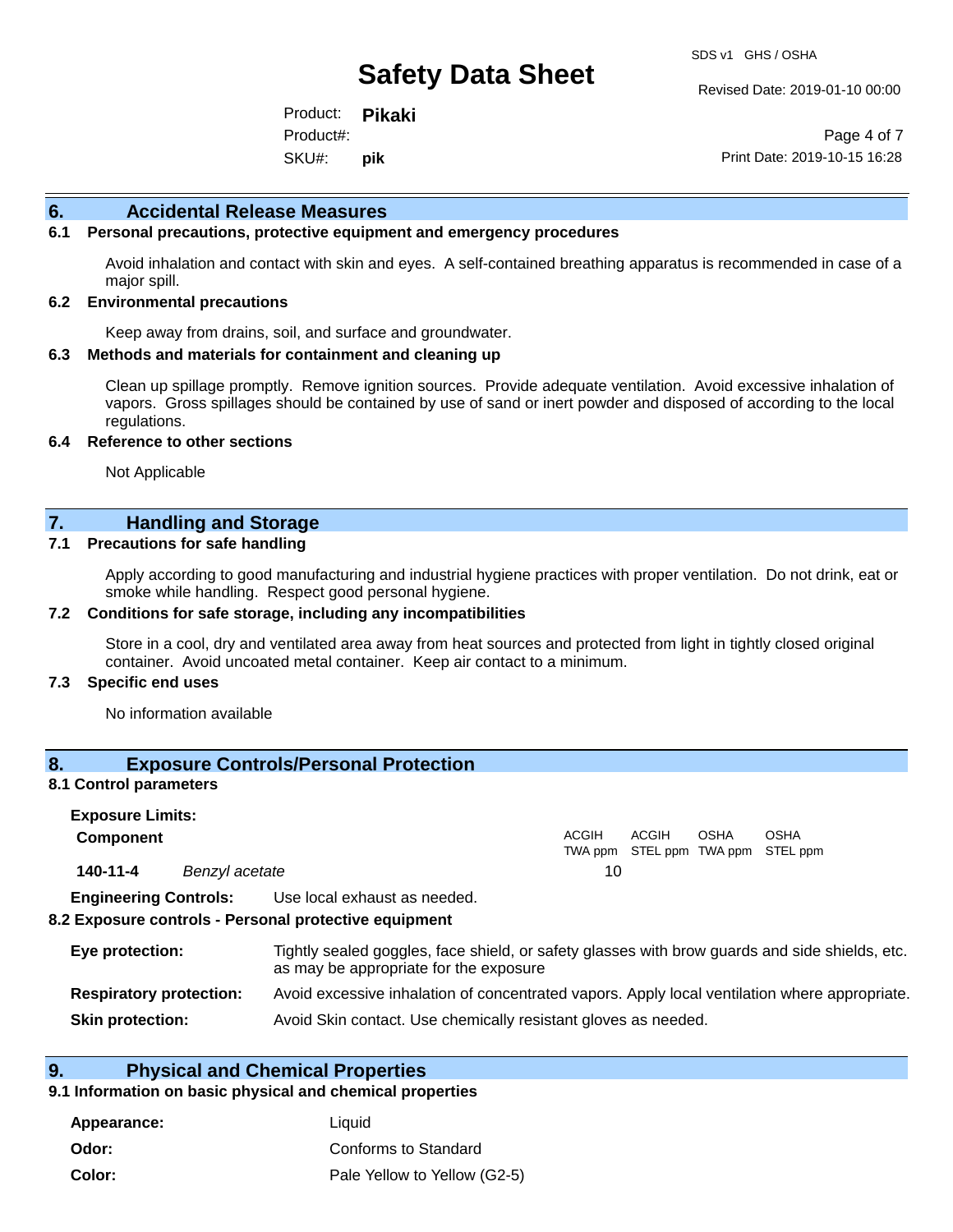# SDS v1 GHS / OSHA

# **Safety Data Sheet**

Revised Date: 2019-01-10 00:00

Product: **Pikaki** SKU#: Product#: **pik**

Page 5 of 7 Print Date: 2019-10-15 16:28

| <b>Viscosity:</b>            | Liquid             |
|------------------------------|--------------------|
| <b>Freezing Point:</b>       | Not determined     |
| <b>Boiling Point:</b>        | Not determined     |
| <b>Melting Point:</b>        | Not determined     |
| <b>Flashpoint (CCCFP):</b>   | $>200$ F (93.33 C) |
| <b>Auto flammability:</b>    | Not determined     |
| <b>Explosive Properties:</b> | None Expected      |
| <b>Oxidizing properties:</b> | None Expected      |
| Vapor Pressure (mmHg@20 C):  | 0.0323             |
| %VOC:                        | 0.03               |
| Specific Gravity @ 25 C:     | 1.0450             |
| Density @ 25 C:              | 1.0420             |
| Refractive Index @ 20 C:     | 1.5240             |
| Soluble in:                  | Oil                |

### **10. Stability and Reactivity**

| 10.1 Reactivity                         | None                                               |
|-----------------------------------------|----------------------------------------------------|
| <b>10.2 Chemical stability</b>          | Stable                                             |
| 10.3 Possibility of hazardous reactions | None known                                         |
| 10.4 Conditions to avoid                | None known                                         |
| 10.5 Incompatible materials             | Strong oxidizing agents, strong acids, and alkalis |
| 10.6 Hazardous decomposition products   | None known                                         |

### **11. Toxicological Information**

#### **11.1 Toxicological Effects**

Acute Toxicity Estimates (ATEs) based on the individual Ingredient Toxicity Data utilizing the "Additivity Formula" **Acute toxicity - Oral - (Rat) mg/kg** (LD50: 2688.1720) May be harmful if swallowed **Acute toxicity - Dermal - (Rabbit) mg/kg** (LD50: 4484.3049) May be harmful in contact with skin **Acute toxicity - Inhalation - (Rat) mg/L/4hr** (LD50: 24.8738) May be harmful if inhaled **Skin corrosion / irritation** May be harmful if inhaled **Serious eye damage / irritation** Not classified - the classification criteria are not met **Respiratory sensitization** Not classified - the classification criteria are not met **Skin sensitization** May cause an allergic skin reaction **Germ cell mutagenicity**  $\qquad \qquad \qquad$  Not classified - the classification criteria are not met **Carcinogenicity Carcinogenicity Not classified - the classification criteria are not met Reproductive toxicity** Not classified - the classification criteria are not met

**Specific target organ toxicity - single exposure** Not classified - the classification criteria are not met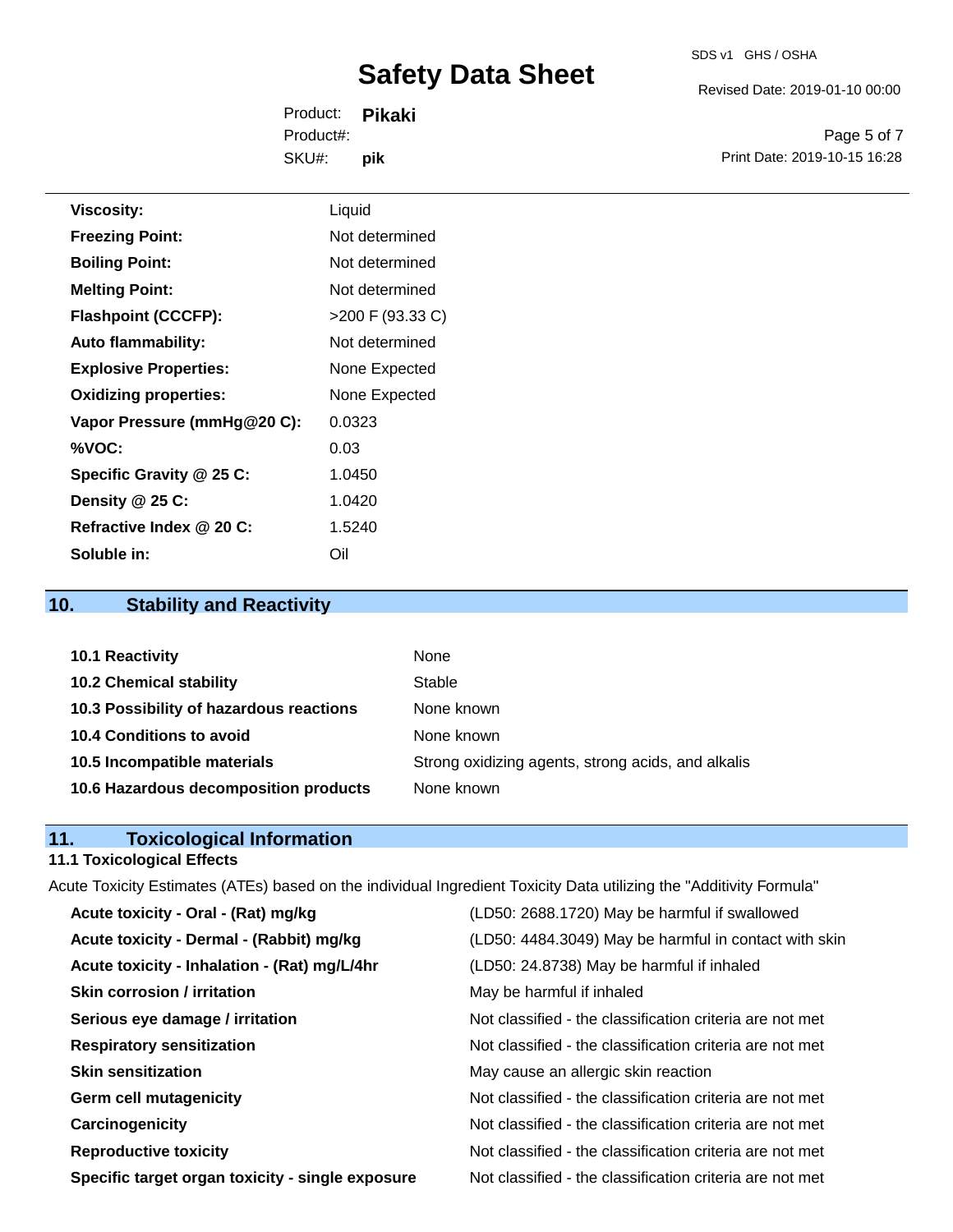SDS v1 GHS / OSHA

Revised Date: 2019-01-10 00:00

| Page 6 of 7                  |
|------------------------------|
| Print Date: 2019-10-15 16:28 |
|                              |
|                              |

| Specific target organ toxicity - repeated exposure | Not classified - the classification criteria are not met |
|----------------------------------------------------|----------------------------------------------------------|
| <b>Aspiration hazard</b>                           | Not classified - the classification criteria are not met |

# **12. Ecological Information**

| <b>12.1 Toxicity</b> |  |  |
|----------------------|--|--|
|----------------------|--|--|

| <b>Acute acquatic toxicity</b>                      | Very Toxic to aquatic life<br>Toxic to aquatic life with long lasting effects<br>no data available |  |  |  |
|-----------------------------------------------------|----------------------------------------------------------------------------------------------------|--|--|--|
| <b>Chronic acquatic toxicity</b>                    |                                                                                                    |  |  |  |
| <b>Toxicity Data on soil</b>                        |                                                                                                    |  |  |  |
| <b>Toxicity on other organisms</b>                  | no data available                                                                                  |  |  |  |
| 12.2 Persistence and degradability                  | no data available                                                                                  |  |  |  |
| 12.3 Bioaccumulative potential<br>no data available |                                                                                                    |  |  |  |
| 12.4 Mobility in soil                               | no data available                                                                                  |  |  |  |
| 12.5 Other adverse effects                          | no data available.                                                                                 |  |  |  |

## **13. Disposal Conditions**

#### **13.1 Waste treatment methods**

Do not allow product to reach sewage systems. Dispose of in accordance with all local and national regulations. Send to a licensed waste management company.The product should not be allowed to enter drains, water courses or the soil. Do not contaminate ponds, waterways or ditches with chemical or used container.

### **14. Transport Information**

| <b>Marine Pollutant</b>                                       | Yes. Ingredient of greatest environmental impact:<br>120-51-4 : (10 - 20 %) : Benzyl Benzoate |              |                                     |                 |               |
|---------------------------------------------------------------|-----------------------------------------------------------------------------------------------|--------------|-------------------------------------|-----------------|---------------|
| <b>Regulator</b>                                              |                                                                                               | <b>Class</b> | <b>Pack Group</b>                   | <b>Sub Risk</b> | UN-nr.        |
| U.S. DOT (Non-Bulk)                                           |                                                                                               |              | Not Regulated - Not Dangerous Goods |                 |               |
| <b>Chemicals NOI</b>                                          |                                                                                               |              |                                     |                 |               |
| <b>ADR/RID (International Road/Rail)</b>                      |                                                                                               |              |                                     |                 |               |
| <b>Environmentally Hazardous</b><br>Substance, Liquid, n.o.s. |                                                                                               | 9            | $\mathbf{III}$                      |                 | <b>UN3082</b> |
| <b>IATA (Air Cargo)</b>                                       |                                                                                               |              |                                     |                 |               |
| <b>Environmentally Hazardous</b><br>Substance, Liquid, n.o.s. |                                                                                               | 9            | Ш                                   |                 | UN3082        |
| IMDG (Sea)                                                    |                                                                                               |              |                                     |                 |               |
| <b>Environmentally Hazardous</b><br>Substance, Liquid, n.o.s. |                                                                                               | 9            | $\mathbf{III}$                      |                 | <b>UN3082</b> |